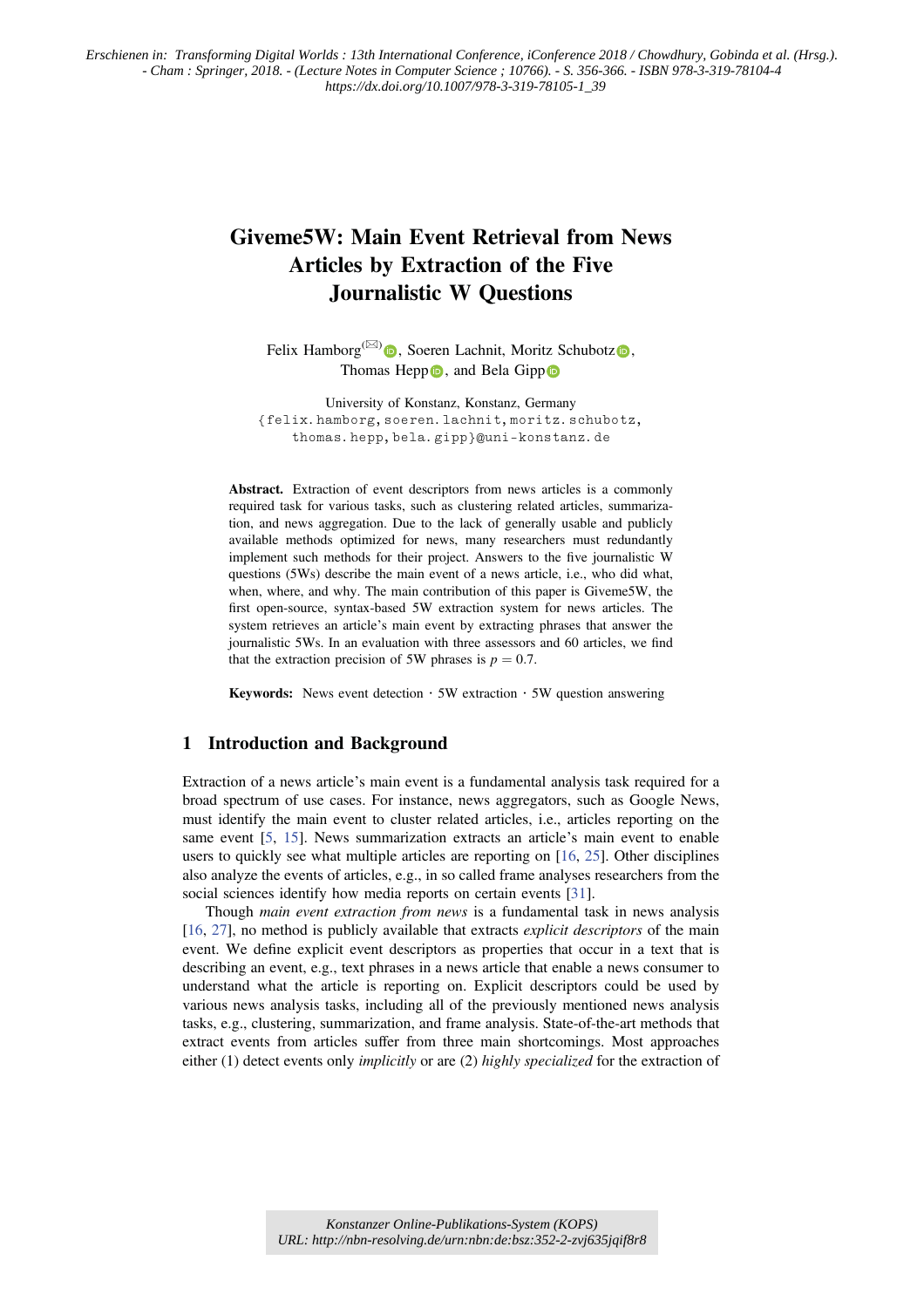task-specific event properties. Some approaches extract explicit event descriptors, but (3) are not publicly available.

Approaches of the first category detect events only implicitly, e.g., they find groups of textually similar articles by employing topic modeling or other clustering methods [32]. Some approaches afterward compute cluster labels that describe what is common to the group of related articles, typically the shared event or topic [2, 16, 27]. However, none of these approaches extract descriptors of a single article's main event to enable further analysis using these descriptors. The second category of approaches is highly specialized on task-specific event properties, such as the number of dead or injured people for crisis monitoring [32] or the number of protestors in demonstrations [26]. Approaches of the third category extract explicit event descriptors but are not publicly available [29, 34–36].

These shortcomings result in two disadvantages to the research community. First, researchers need to redundantly perform work for a task that can be well addressed with state-of-the-art techniques, due to the non-availability of suitable implementations. Second, non-optimal accuracy of produced results, since for many projects the extraction of explicit event descriptors is only a necessary task but not their actual contribution.

The main objective of our research is to devise an automated method that extracts the main event of a single news article. To address the three main shortcomings of state-of-the-art methods, our method needs to extract explicit main event descriptors that are usable by later tasks in the analysis workflow. The approach must also be publicly available and reliably extract the main event descriptors by exploiting the characteristics of news articles.

Journalists typically answer the five journalistic W-questions (5W), i.e., who did what, when, where, and why, within the first few sentences of an article to quickly inform readers of the main event. Figure 1 shows an excerpt of an article reporting on a terrorist attack in Afghanistan [1]. The highlighted phrases represent 5W main event properties. Due to their descriptiveness of the main event, we focus our research on the extraction of the journalistic 5Ws. Extraction of event-describing phrases also allows later analysis tasks to use common natural language processing (NLP) methods, such as

# **Taliban attacks German consulate in northern Afghan city of Mazar-i-Sharif**

**with truck bomb**  *The death toll from a powerful Taliban truck bombing at the German consulate in Afghanistan's Mazar-i-Sharif city rose to at least six Friday, with more than 100 others wounded in a major militant assault.* 

The Taliban said the bombing late Thursday, which tore a massive crater in the road and overturned cars, was a "revenge attack" for US air strikes this month in the volatile province of Kunduz that left 32 civilians dead. […]

Fig. 1. News article [1] with title (bold), lead paragraph (italic), and first of remaining paragraphs. Highlighted phrases represent the 5W event properties (who did what, when, where, and why).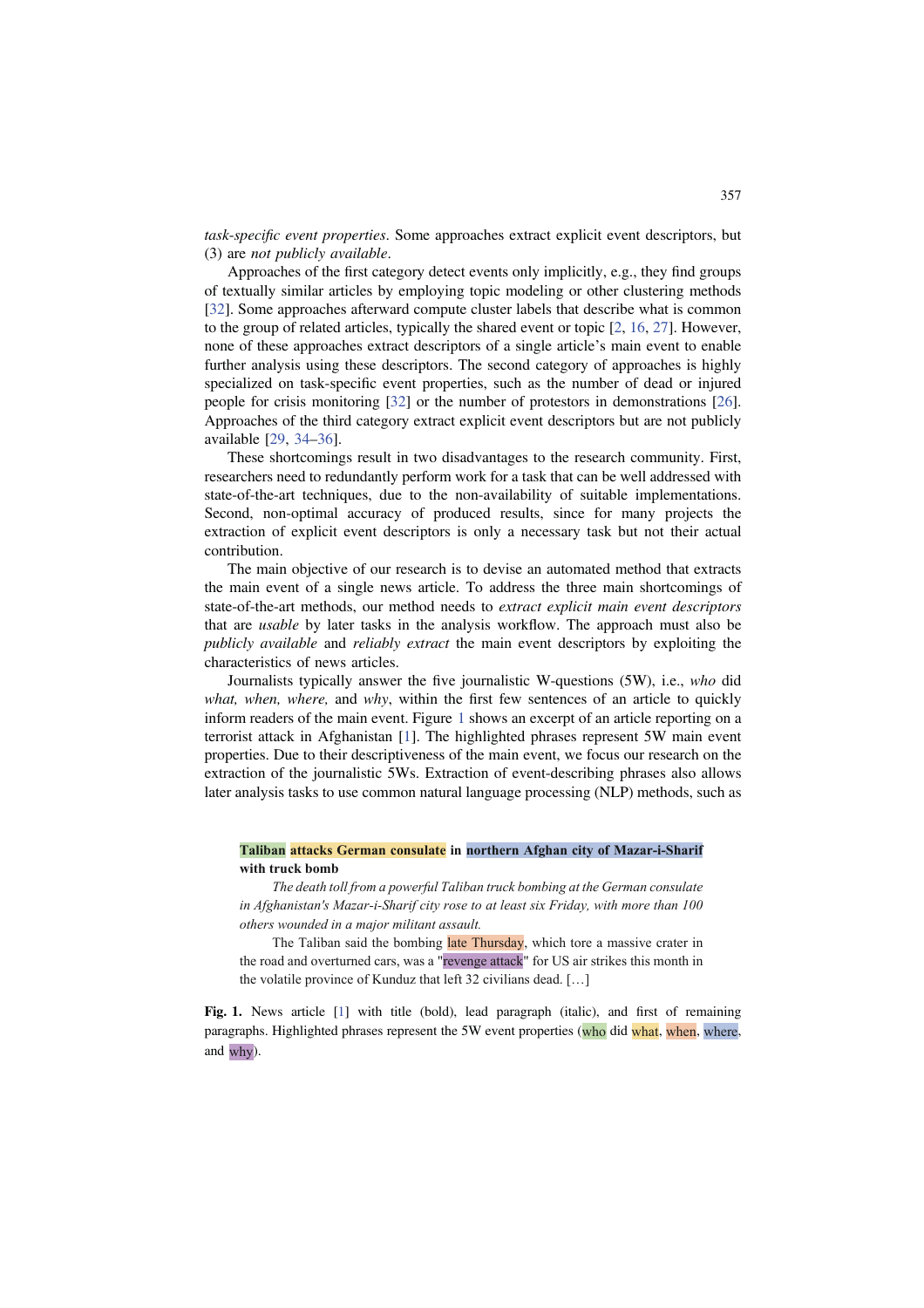TF-IDF and cosine similarity including named entity recognition (NER) [12] to assess the similarity of two events.

Section 2 discusses 5W extraction methods that retrieve the main event from news articles. Section 3 presents Giveme5W, the first open-source 5W extraction system. The system achieves high extraction precision, is available under an Apache 2 license, and through its modular design can be efficiently tailored by other researchers to their needs. Section 4 describes our evaluation, and discusses the performance of Giveme5W with respect to related approaches. Section 5 discusses future work.

# 2 Extraction of Journalistic 5Ws from News Articles

This section gives a brief overview of 5W extraction methods in the news domain. The task is closely related to closed-domain question answering, which is why some authors call their approaches 5W question answering (QA) systems. Systems for 5W QA on news texts typically perform three tasks to determine the article's main event: (1) preprocessing, (2) phrase extraction, and (3) candidate scoring [34, 35]. The input data to QA systems is usually text, such as a full article including headline, lead paragraph, and main text [30], or a single sentence, e.g., in news ticker format [36]. Other systems use automatic speech recognition (ASR) to convert broad casts into text [35]. The outcomes of the process are five phrases, one for each of the 5W, which together represent the main event of a given news text, as exemplarily highlighted in Fig. 1. The *preprocessing task (1)* performs sentence splitting, tokenizes them, and often applies further NLP methods, including part-of-speech (POS) tagging, coreference resolution [30], NER [12], parsing [24], or semantic role labeling (SRL) [8].

For the *phrase extraction task (2)* various strategies are available. Most systems use manually created linguistic rules to extract phrase candidates from the preprocessed text [21, 30, 35]. Noun phrases (NP) yield candidates for "who", while sibling verb phrases (VP) are candidates for "what" [30]. Other systems use NER to only retrieve phrases that contain named entities, e.g., a person or an organization [12]. Others approaches use SRL to identify the agent ("who") performing the action ("what") and location- and temporal information ("where" and "when") [36]. Determining the reason ("why") can even be difficult for humans because often the reason is only described implicitly, if at all [13]. The applied methods range from simple approaches, e.g., looking for explicit markers of causal relations [21], such as "because", to complex approaches, e.g., training machine learning (ML) methods on annotated corpora [4]. The clear majority of research has focused on explicit causal relations, while only few approaches address implicit causal relations, which also achieve lower precision than methods for explicit causes [6].

The *candidate scoring task*  $(3)$  estimates the best answer for each 5W question. The reviewed 5W QA systems provide only few details on their scoring. Typical heuristics include: shortness of a candidate, as longer candidates may contain too many irrelevant details [30], "who" candidates that contain an NE, and active speech [35]. More complex methods are discussed in various linguistic publications, and involve supervised ML [19, 36]. Yaman et al. use three independent subsystems to extract 5W

358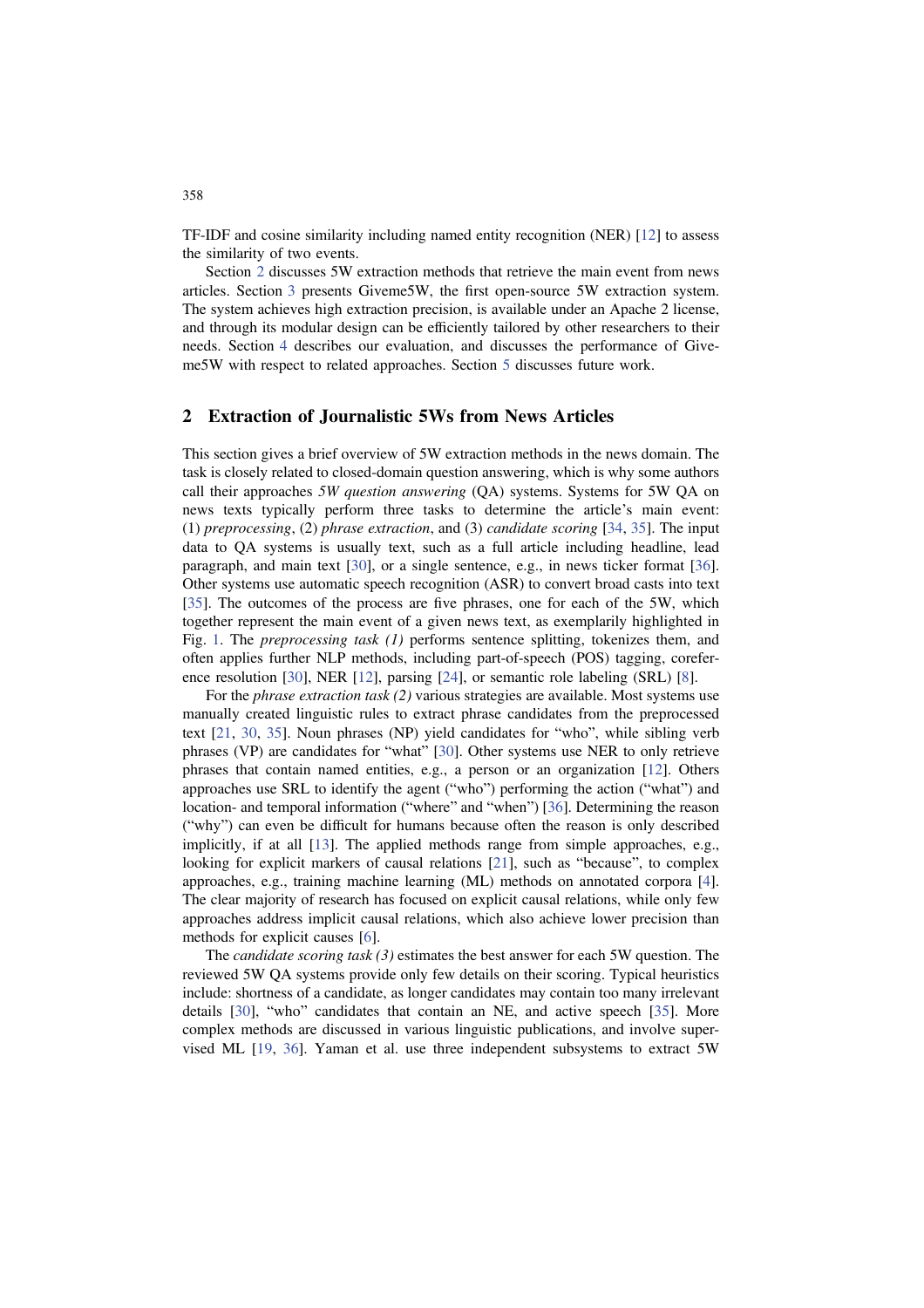answers [36]. A trained SVM then decides which subsystem is "correct" using features, such as the agreement among subsystems, or the number of non-null answers per subsystem.

While the evaluations of the reviewed papers generally indicate sufficient quality to be usable for news event extraction, e.g., the system from [36] achieved  $F_1 = 0.85$  on the Darpa corpus from 2009, they lack comparability for two reasons: (1) There is no gold standard for journalistic 5W QA on news; even worse, evaluation data sets of previous papers are no longer available publicly [29, 35, 36]. (2) Previous papers use different quality measures, such as precision and recall [11] or error rates [35].

# 3 Giveme5W: System Description

Giveme5W is an open-source main event retrieval system for news articles that addresses the objectives we defined in Sect. 1. The system extracts 5W phrases that describe the generally usable properties of news events, i.e., who did what, when, where, and why. This section describes the processing pipeline of Giveme5W as shown in Fig. 2. Giveme5W can be accessed by other software as a Python library and via a RESTful API. Due to its modularity, researchers can efficiently adapt or replace components, e.g., use a parser tailored to characteristics their data or adapt the scoring functions if their articles cover only a specific topic, such as finance.



Fig. 2. Shown is the three-tasks analysis pipeline as it preprocesses a news text, finds candidate phrases for each of the 5W questions, and scores these.

#### 3.1 Preprocessing of News Articles

Giveme5W can work with any combination of the following input types, where at least one must be provided: (1) headline, (2) lead paragraph, and (3) main text. If more than one type is given, Giveme5W appends them to one document, but keeps track of the individual types for later candidate scoring. Optionally, the article's publishing date can be provided, which helps Giveme5W to parse relative dates, such as "today at 12 am". Giveme5W integrates with the news crawler and extractor *news-please* [17].

During preprocessing, we use the Python NLP toolkit nltk [7] for sentence splitting, tokenization, and NER (with the trained seven-class model from Stanford NER [12]). For POS-tagging and full-text parsing we use the BLLIP parser [9]. To parse dates, we use parsedatetime [28]. For all libraries, we use the default settings for English.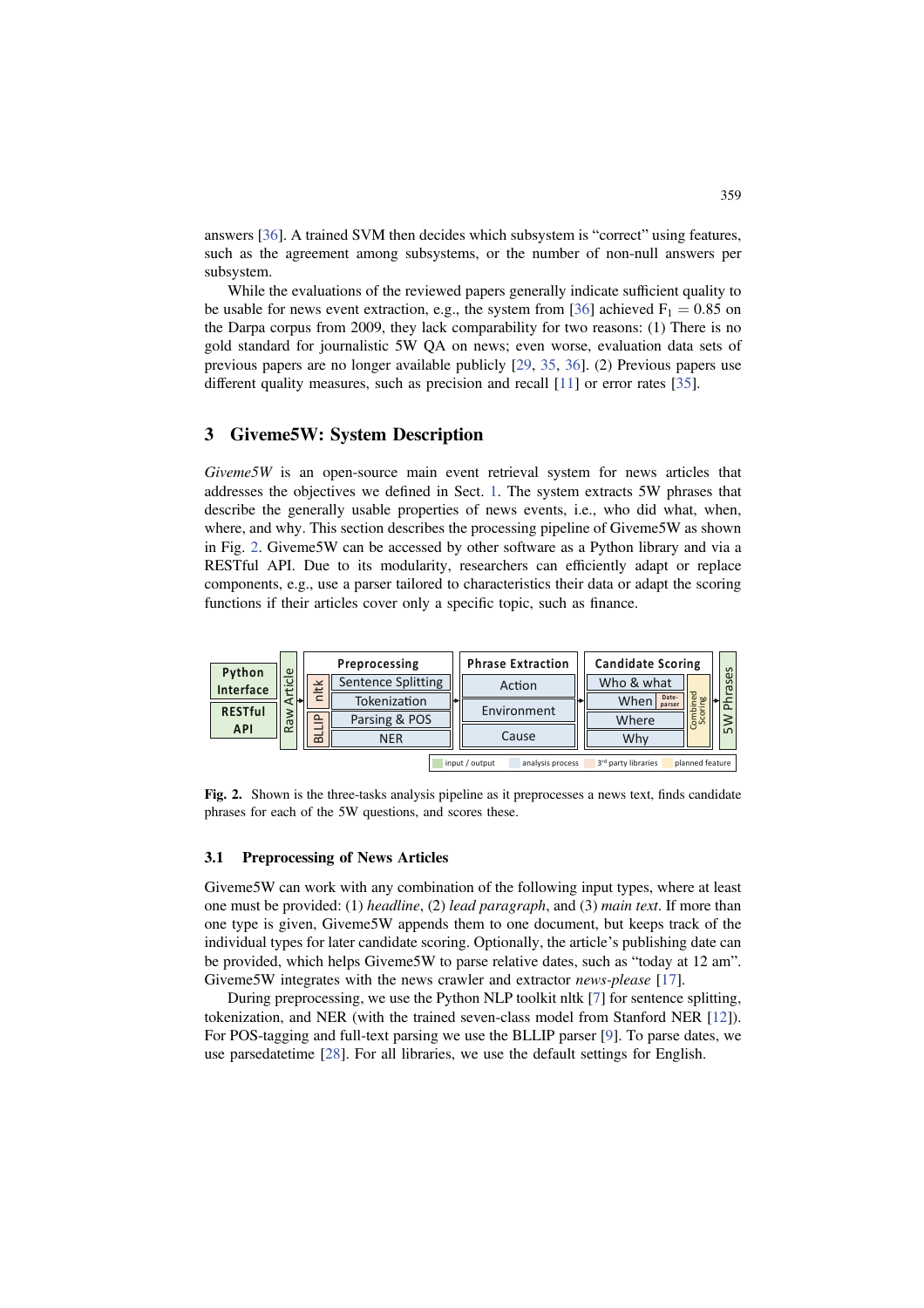#### 3.2 Phrase Extraction

Giveme5W performs three independent extraction chains to extract the article's main event: (1) the *action* chain extracts phrases to the journalistic "who" and "what" questions, (2) environment for "when" and "where", and (3) cause for "why".

The *action extractor* identifies who did what in the article's main event, analyzing named entities (NE) and POS-tags. First, we look for any NE that was identified as a person or organization during preprocessing (cf. [12, 30]). We merge adjacent tokens of the same type within one NP to phrases (agent merge range  $r_a = 1$  token), and add them to a list of "who"-candidates. We also add a sentence's first NP to the list if it contains any noun  $(NN^*)^1$  or personal pronoun (PRP) (cf. [30]). For each "who"candidate, we take the VP that is the next right sibling in the parse tree as the corresponding "what"-candidate (cf. [7]).

The *environment extractor* identifies the temporal and local context of the event. Therefore, we look for NE classified as a location, date, time, or a combined datetime (cf. [36]). Similarly to "who"-candidates we merge tokens to phrases, using a temporal range  $r_t = 2$  and locality range  $r_1 = 2$ . This is necessary to handle phrases that do not purely consist of NE tokens, such as "Friday, 5th".

The *cause extractor* looks for linguistic features indicating a causal relation. The combined method consists of two subtasks, one analyzing POS-patterns, the other tokens. First, we recursively traverse the parse-tree to find the POS-pattern NP-VP-NP, where often the last NP is a cause [13]. We then check if a pattern contains an action verb, such as "allow" or "result", by using the list of verbs from [21]. If an action verb is used, the last NP of the POS-pattern from above is added to the list of cause candidates. The second subtask looks for cause indicating adverbs (RB) [3], such as "therefore", and causal conjunctional phrases [3], such as "because" or "consequence of".

#### 3.3 Candidate Scoring

The last analysis task is to determine the best candidate of each 5W question. To score "who"-candidates we define three goals: the candidate shall occur in the article (1) early (following the inverse pyramid concept [10]) and (2) often (a frequently occurring candidate more likely refers to the main event), and  $(3)$  contain an NE (in news the actors involved in events are often NEs, e.g., politicians). The resulting scoring formula is  $s_{\text{who}}(c) = w_0(d - p(c)) + w_1f(c) + w_2NE(c)$ , where the weights  $w_0 = w_1 = w_2 = 1$  (cf. [30, 35]), d the document length measured in sentences,  $p(c)$ the position measured in sentences of candidate c within the document,  $f(c)$  the frequency of phrases similar to c in the document, and  $NE(c) = 1$  if c contains a NE, else 0 (cf. [12]).

To measure  $f(c)$  we initially counted only exact matches, but we achieved better results with a simple distance measure for which we compute the normalized Levenshtein distance lev<sub>ij</sub> between any candidate pair  $c_i c_j$  of the same 5W question and increase the frequency of both  $c_i$  and  $c_j$  if lev<sub>ij</sub> $\lt t_w$ , where  $t_w$  is defined for each

360

<sup>&</sup>lt;sup>1</sup> We use the POS-tag abbreviations from the Penn Treebank Project [33].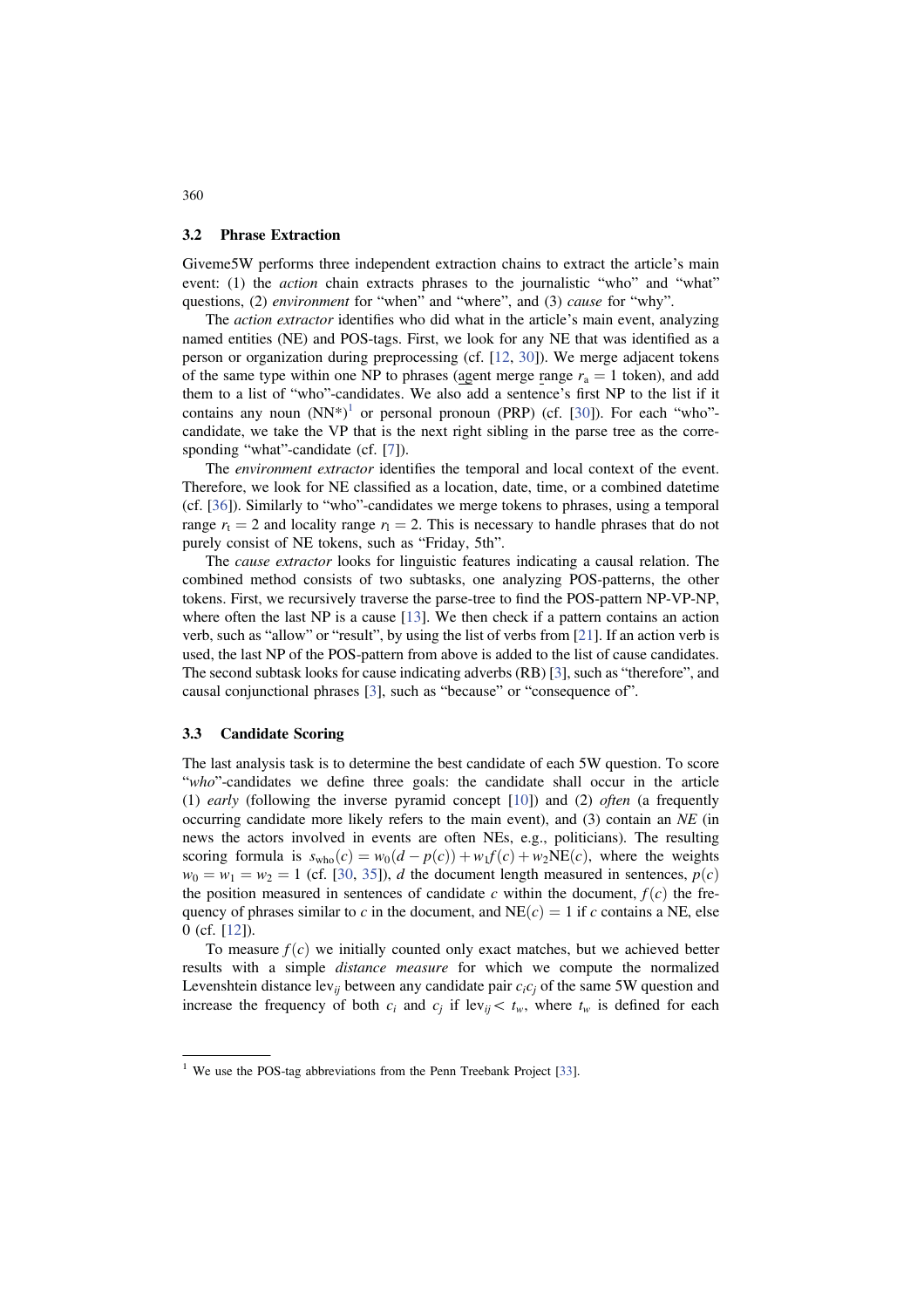question w. We achieve the best results with  $t_{\text{who}} = 0.5$ . Due to the strong relation between agent and action, we rank the VPs according to the scores of their NPs. Hence, the most likely VP is the sibling in the parse tree of the most likely NP:  $s_{\text{what}} = s_{\text{who}}$ .

We score *temporal* candidates according to three goals: (1) occur *early* in the document, (2) *accuracy* (the more accurate, the better, i.e., instances including date and time are preferred over only date over only time), and (3) parsable to a datetime object [28]. Hence,  $s_{\text{when}}(c) = w_0 \frac{d - p(c)}{d} + w_1 DT(c) + w_2 TM(c) + w_3 TP(c)$ , where  $w_0 = 10$ ,  $w_1 = w_2 = 1$ ,  $w_3 = 5$ ,  $DT(c) = 1$  if c is a date instance, else 0,  $TM(c) = 1$  if c is a time instance,  $0.8$  if c is a date instance, in which an adjacent time instance was merged, 0 else. TP $(c) = 1$  if c can be parsed into a datetime object, else 0.

The scoring of *location* candidates follows two simple goals: the candidate shall occur (1) early and (2) often in the document.  $s_{where}(c) = w_0(d - p(c)) + w_1f(c)$ , where  $w_0 = w_1 = 1$ . The distance threshold to find similar candidates is  $t_{\text{where}} = 0.6$ . Section 4 describes how we plan to improve the location scoring.

Scoring *causal* candidates turned out to be challenging, since it often requires semantic interpretation of the text and simple heuristic may fail [13]. We define two objectives: (1) occur early in the document, and (2) the causal type.  $s_{\text{whv}}(c) =$  $w_0 \frac{d-p(c)}{d} + w_1 \text{CT}(c)$ , where  $w_0 = w_1 = 1$ , and TC $(c) = 1$  if c is a bi-clausal phrase, 0:6 if it starts with a causal RB, and 0:3 else (cf. [21, 22]).

#### 3.4 Output

The highlighted phrases in Fig. 1 are the highest scored candidates extracted by Giveme5W for each of the 5W event properties of the sample article. If requested by the user, Giveme5W enriches the returned phrases with additional information that the system needed to extract for its own analysis. The additional information types for each token are its POS-tags, syntactical role within the sentence, which was extracted using parsing, and NE type if applicable. Enriching the tokens with this information increases the efficiency of the overall analysis workflow in which Giveme5W may be embedded since later analysis tasks can reuse the information.

Giveme5W also enriches "when"-phrases by attempting to parse them into datetime objects. For instance, Giveme5W resolves the "when"-phrase "late Thursday" from Fig. 1 by checking it against the article's publishing date, Friday, November 11, 2016. The resulting datetime object represents 18:00 on November 10, 2016.

# 4 Evaluation and Discussion

We performed a survey with three assessors (graduate IT students). We created an evaluation dataset by randomly sampling 60 articles (12 for each category) from the BBC corpus described in [14]. Instructions to recreate the dataset are available in the project's repository (see Sect. 5). The BBC corpus consists of 2,225 articles in the categories business (Bus), entertainment (Ent), politics (Pol), sport (Spo), and tech (Tec).

We presented all articles (one at a time) to each participant. After reading an article, we showed them Giveme5W's answers. We asked them to judge the relevance of each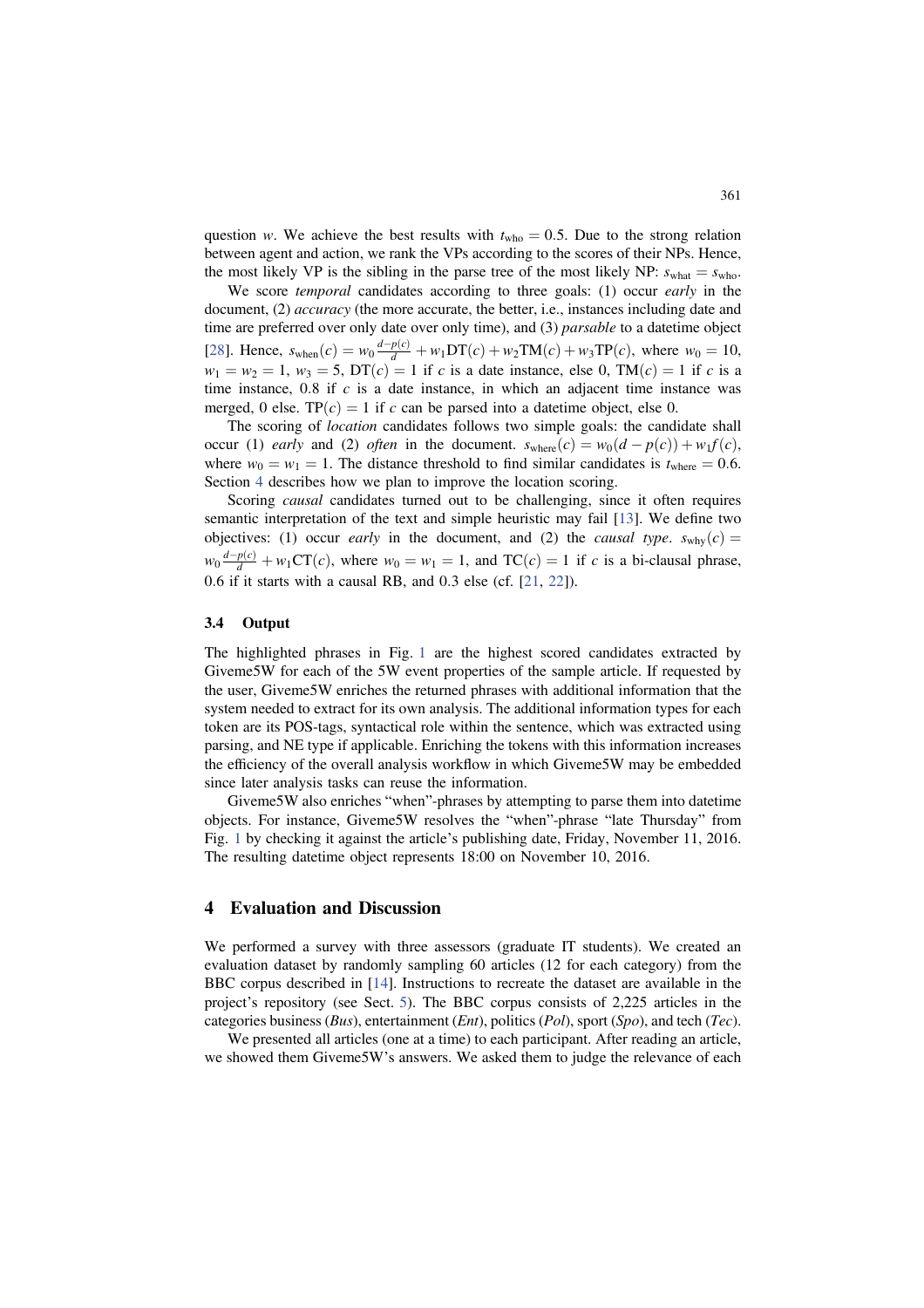answer on a 3-point scale: non-relevant (if an answer contains no relevant information, score  $s = 0$ ), *partially relevant* (if part of the answer is relevant or information is missing,  $s = 0.5$ ), and *relevant* (if the answer is completely relevant without missing information,  $s = 1$ ).

Table 1 shows the mean average generalized precision (MAgP), a precision score suitable in multi-graded relevance assessments [20]. The MAgP over all categories and questions was 0.7. Excluding the "why"-question, which also the assessors most often disagreed on (discussed later and in Sect. 5), the overall MAgP was 0.76.

| Property |     |     |     |     |     |     | $ICR   Bus   Ent   Pol   Spo   Tec   Avg.$ |
|----------|-----|-----|-----|-----|-----|-----|--------------------------------------------|
| Who      | .87 | .92 | .94 | .84 | .74 | .74 | .87                                        |
| What     | .90 | .90 | .91 | .81 | .87 | .70 | .84                                        |
| When     | .76 | .77 | .77 | .65 | .51 | .87 | .72                                        |
| Where    | .75 | .73 | .52 | .76 | .56 | .52 | .62                                        |
| Why      | .63 | .48 | .62 | .42 | .44 | .34 | .46                                        |
| Avg.     | .78 | .76 | .75 | .70 | .66 | .63 | .70                                        |

Table 1. ICR and generalized precision of Giveme5W.

Compared to the fraction of "correct" answers by the best system in [29], Giveme5W achieves a 0.05 higher MAgP. The best system in [36] achieves a precision of 0.89, which is 0.19 higher than our MAgP and surprisingly even better than the ICR of our assessors. However, comparing the performance of Giveme5W with other systems is not straightforward for several reasons: other systems were tested on non-disclosed datasets [29, 35, 36], were translated from other languages [29], or used different evaluation measures, such as error rates [35] or binary relevance assessments [36], which are both not optimal because of the non-binary relevance of 5W answers (cf. [20]). Finally, none of the related systems have been made publicly available, which was the primary motivation for our research as described in Sect. 1. For this reason, comparing the evaluation results of our system and related work was not possible.

Using the intercoder reliability (ICR) as a very rough approximation of the best possible precision that could be achieved (cf. [18]), we conclude that Giveme5W comes very close to the current optimum  $(ICR = 0.78, MAgP = 0.7)$ .

We found that different forms of journalistic presentation in the five news categories led to different QA performance. Business and entertainment articles, which yielded the best performance, mostly reported on single events, while the sports and tech articles, on which our system performed slightly weaker, contained more non-event coverage, e.g., background reports or announcements.

Before we conducted the survey, we conducted a pre-survey to verify sufficient agreement among the assessors. We let the assessors rate ten articles and measured the overall ICR of the assessors' ratings using the average pairwise percentage agreement. We also let users fill in a questionnaire, asking how they understood the rating task. The pre-survey yielded an  $ICR_{pre} = 0.65$ . We found that some questions, specifically the "why"-question, required further explanation so that we added examples and clarified the assessment rules in the tutorial section of our survey application.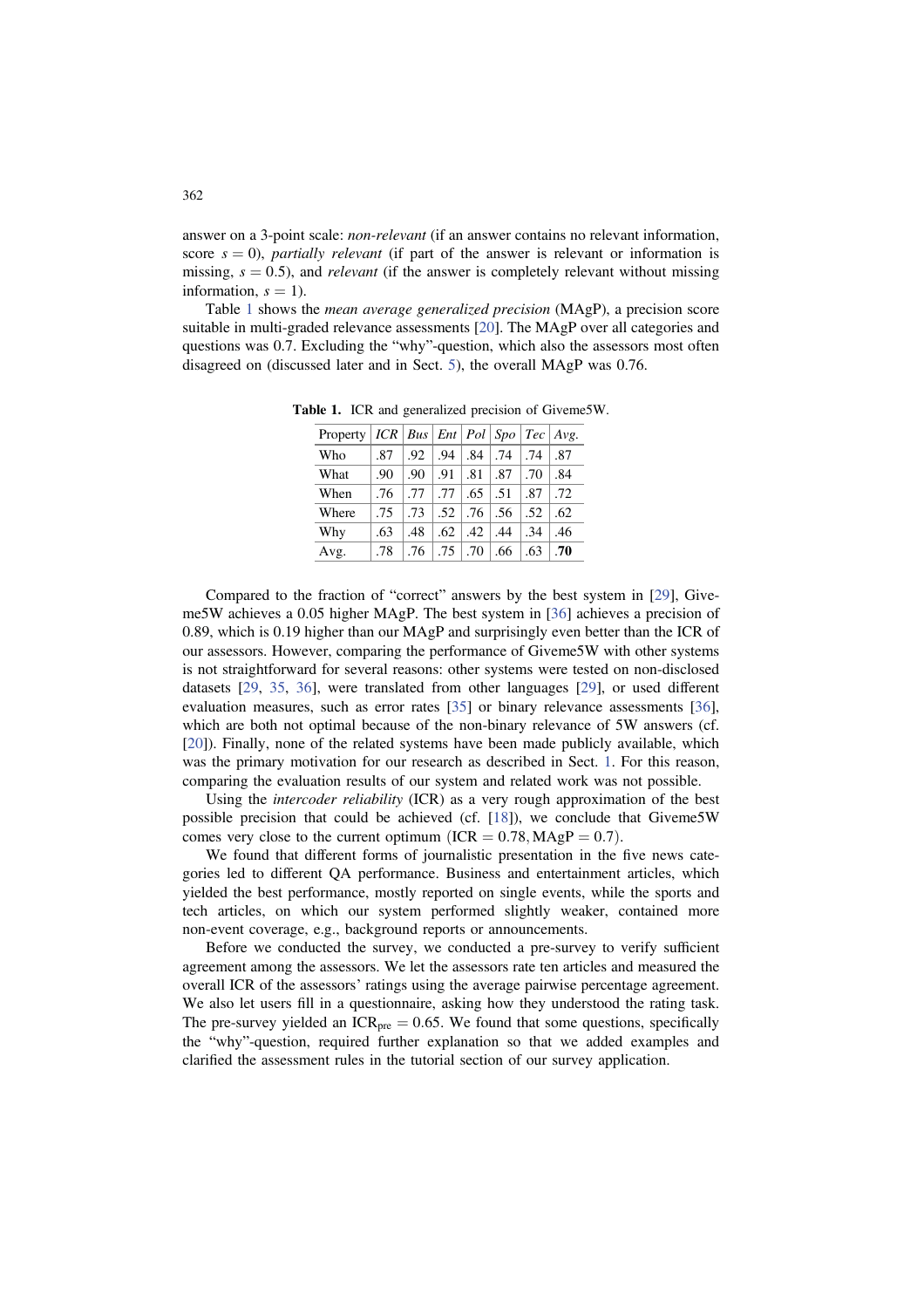The ICR was 0:78 in the final survey, which is sufficiently high to accept the assessments (cf. [23]). While assessors often agreed on "who" and "what", they agreed less often on "when" and "where" (see Table 1). Similarly to Parton et al. [29], we found that lower ICR for "when" and "where" were caused by erroneous extractions of the "who" and "what" question, which in turn also yielded wrong answers for the remaining questions. "Why" had the lowest ICR, which is primarily because most articles do not contain explicit causal statements reasoning the event (see also Sect. 5). This increases the likelihood that assessors inferred different causes or none, and hence rated Giveme5W's answers discrepantly (see Sect. 5).

# 5 Future Work

We plan to investigate three ideas, from which all 5W-questions may benefit: (1) coreference resolution and (2) semantic distance measure, which will both allow Giveme5W to better assess the main agent (including the main action), and potentially also the cause. We plan to use WordNet or Wikidata to measure how two candidates are semantically related, and we will replace the currently used Levenshtein distance, which cannot handle synonyms. (3) Introduce *combined scoring* (see Fig. 2), which uses features of other Ws to score one W. For instance, if the top candidates for "who" and "what" are located at the beginning of the article, "when" and "where" candidates that are likewise at the beginning should receive a higher rating than others further down in the article. In our dataset, we found that this idea would particularly improve the performance of "where" and "why".

We also plan to improve the individual 5W extractors and scorers. For "where" extraction we will replace the current accuracy estimation with a method that uses reverse geocoding, and prefer locations, e.g., a restaurant, over small regions, e.g., San Francisco, over larger regions, e.g., California, since the former are more accurate. The poor performance and rather low ICR of "why" require further investigation, especially when compared to evaluations of other systems, which have higher ICR and better performance. Some evaluations are biased, e.g., the dataset used in [36] was specifically designed for 5W QA. Such datasets may contain more explicit causal phrases than our randomly sampled articles that often only implicitly describe the cause. We plan to use the sophisticated list of rules suggested in [22] to further improve our cause extraction. We also plan to add an extractor for "how"-phrases (cf. [30, 34]).

Finally, we think that the creation of a gold standard dataset containing articles with manually annotated 5W phrases will help to advance research on main event retrieval from articles.

## 6 Conclusion

The main contribution of this paper is the first open-source system for retrieving the main event from news articles. The system, coined Giveme5W, extracts phrases answering the five journalistic W-questions (5W), i.e., who did what, when, where, and why. Giveme5W also enriches the phrases with POS-tags, named entity types, and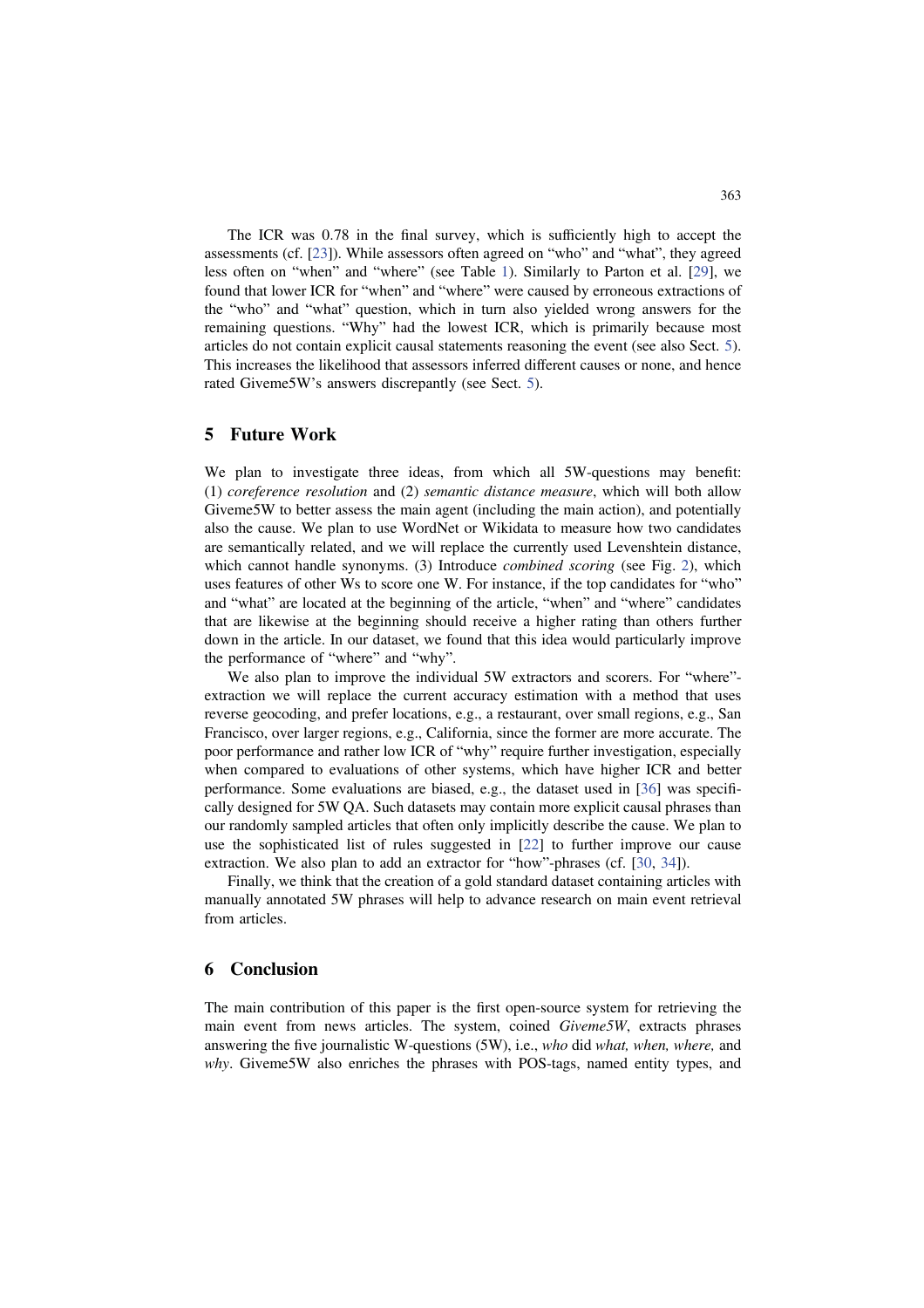parsing information. The system uses syntactic and domain-specific rules to extract and score phrase candidates for each 5W question. In a pilot evaluation, Giveme5W achieved an overall, mean average generalized precision of 0.70, with the extraction of "who" and "what" performing best. "Where" and "why" performed more poorly, which was likely due to our use of real-world news articles, which often only imply the causes. We plan to use coreference resolution and a semantic distance measure to improve our extraction performance. Since answering the 5W questions is at the core of any news article, this task is being analyzed using different approaches by many projects and fields of research. We hope that redundantly performed work can be avoided in the future with Giveme5W as the first open-source and freely available 5W extraction system.

The code of Giveme5W and the evaluation dataset used in this paper are available under an Apache 2 license at: https://github.com/fhamborg/Giveme5W.

## References

- 1. Agence France-Presse: Taliban attacks German consulate in Northern Afghan city of Mazar-i-Sharif with truck bomb. The Telegraph (2016)
- 2. Allan, J., et al.: 1998 Topic detection and tracking pilot study: final report. In: Proceedings of the DARPA Broadcast News Transcription and Understanding Workshop, pp. 194–218 (1998)
- 3. Altenberg, B.: Causal linking in spoken and written English. Studia Linguistica 38(1), 20–69 (1984)
- 4. Asghar, N.: Automatic extraction of causal relations from natural language texts: a comprehensive survey. arXiv preprint arXiv:1605.07895 (2016)
- 5. Best, C., et al.: Europe media monitor (2005)
- 6. Bethard, S., Martin, J.H.: Learning semantic links from a corpus of parallel temporal and causal relations. In: Proceedings of the 46th Annual Meeting of the ACL on Human Language Technologies, pp. 177–180 (2008)
- 7. Bird, S., et al.: Natural Language Processing with Python: Analyzing Text with the Natural Language Toolkit. O'Reilly Media, Inc., Sebastopol (2009)
- 8. Carreras, X., Màrquez, L.: Introduction to the CoNLL-2005 shared task: semantic role labeling. In: Proceedings of the Ninth Conference on Computational Natural Language, pp. 152–164 (2005)
- 9. Charniak, E., Johnson, M.: Coarse-to-fine n-best parsing and MaxEnt discriminative reranking. In: Proceedings of the 43rd Annual Meeting on ACL, pp. 173–180 (2005)
- 10. Christian, D., et al.: The Associated Press Stylebook and Briefing on Media Law. Associated Press, New York (2014)
- 11. Das, A., Bandyaopadhyay, S., Gambäck, B.: The 5W structure for sentiment summarizationvisualization-tracking. In: Gelbukh, A. (ed.) CICLing 2012. LNCS, vol. 7181, pp. 540–555. Springer, Heidelberg (2012). https://doi.org/10.1007/978-3-642-28604-9\_44
- 12. Finkel, J.R., et al.: Incorporating non-local information into information extraction systems by gibbs sampling. In: Proceedings of the 43rd Annual Meeting on ACL, pp. 363–370 (2005)
- 13. Girju, R.: Automatic detection of causal relations for question answering. In: Proceedings of the ACL 2003 Workshop on Multilingual Summarization and Question Answering, vol. 12, pp. 76–83 (2003)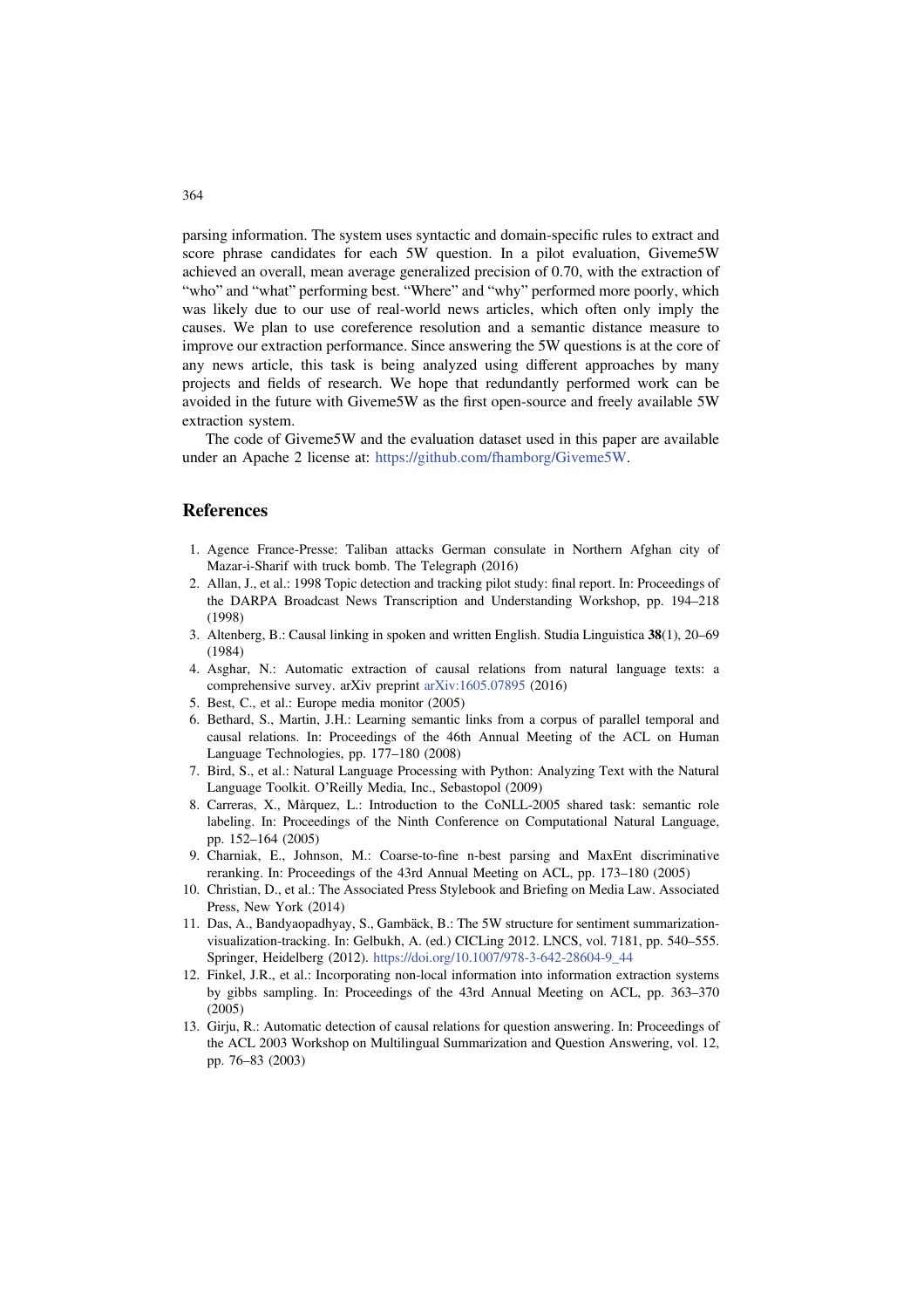- 14. Greene, D., Cunningham, P.: Practical solutions to the problem of diagonal dominance in kernel document clustering. In: Proceedings of the 23rd International Conference on Machine Learning, pp. 377–384 (2006)
- 15. Hamborg, F., et al.: Identification and analysis of media bias in news articles. In: Proceedings of the 15th International Symposium of Information Science (2017)
- 16. Hamborg, F., et al.: Matrix-based news aggregation: exploring different news perspectives. In: Proceedings of the ACM/IEEE Joint Conference on Digital Libraries, p. 10 (2017)
- 17. Hamborg, F., et al.: news-please: A generic news crawler and extractor. In: Proceedings of the 15th International Symposium of Information Science, pp. 218–223 (2017)
- 18. Hripcsak, G., Rothschild, A.S.: Agreement, the F-measure, and reliability in information retrieval. J. Am. Med. Inform. Assoc. 12(3), 296–298 (2005)
- 19. Jurafsky, D.: Speech and Language Processing. Pearson Education India, New Delhi (2000)
- 20. Kekäläinen, J., Järvelin, K.: Using graded relevance assessments in IR evaluation. J. Am. Soc. Inform. Sci. Technol. 53(13), 1120–1129 (2002)
- 21. Khoo, C.S.G., et al.: Automatic extraction of cause-effect information from newspaper text without knowledge-based inferencing. Lit. Linguist. Comput. 13(4), 177–186 (1998)
- 22. Khoo, C.S.G.: Automatic identification of causal relations in text and their use for improving precision in information retrieval (1995)
- 23. Landis, J.R., Koch, G.G.: The measurement of observer agreement for categorical data. Biometrics 33(1), 159–174 (1977)
- 24. Manning, C.D., et al.: Foundations of Statistical Natural Language Processing. MIT Press, Cambridge (1999)
- 25. McKeown, K.R., et al.: Tracking and summarizing news on a daily basis with Columbia's Newsblaster. In: Proceedings of the 2nd International Conference on Human Language Technology Research, pp. 280–285 (2002)
- 26. Oliver, P.E., Maney, G.M.: Political processes and local newspaper coverage of protest events: from selection bias to triadic interactions. Am. J. Sociol. 106(2), 463–505 (2000)
- 27. Park, S., et al. NewsCube: delivering multiple aspects of news to mitigate media bias. In: Proceedings of SIGCHI 2009 Conference on Human Factors in Computing Systems, pp. 443–453 (2009)
- 28. parsedatetime Parse human-readable date/time strings. https://github.com/bear/ parsedatetime. Accessed 21 Aug 2017
- 29. Parton, K., et al.: Who, what, when, where, why?: comparing multiple approaches to the cross-lingual 5W task. In: Proceedings of the Joint Conference of the 47th Annual Meeting of the ACL and the 4th International Joint Conference on Natural Language Processing of the AFNLP, vol. 1, pp. 423–431 (2009)
- 30. Sharma, S., et al.: News event extraction using 5W1H approach & its analysis. Int. J. Sci. Eng. Res. – IJSER 4(5), 2064–2067 (2013)
- 31. Stemler, S.: An overview of content analysis. Pract. Assess. Res. Eval. 7(17), 137–146 (2001)
- 32. Tanev, H., Piskorski, J., Atkinson, M.: Real-time news event extraction for global crisis monitoring. In: Kapetanios, E., Sugumaran, V., Spiliopoulou, M. (eds.) NLDB 2008. LNCS, vol. 5039, pp. 207–218. Springer, Heidelberg (2008). https://doi.org/10.1007/978-3-540- 69858-6\_21
- 33. Taylor, A., et al.: The Penn treebank: an overview. In: Abeillé, A. (ed.) Treebanks. TLTB, vol. 20, pp. 5–22. Springer, Dordrecht (2003). https://doi.org/10.1007/978-94-010-0201-1\_1